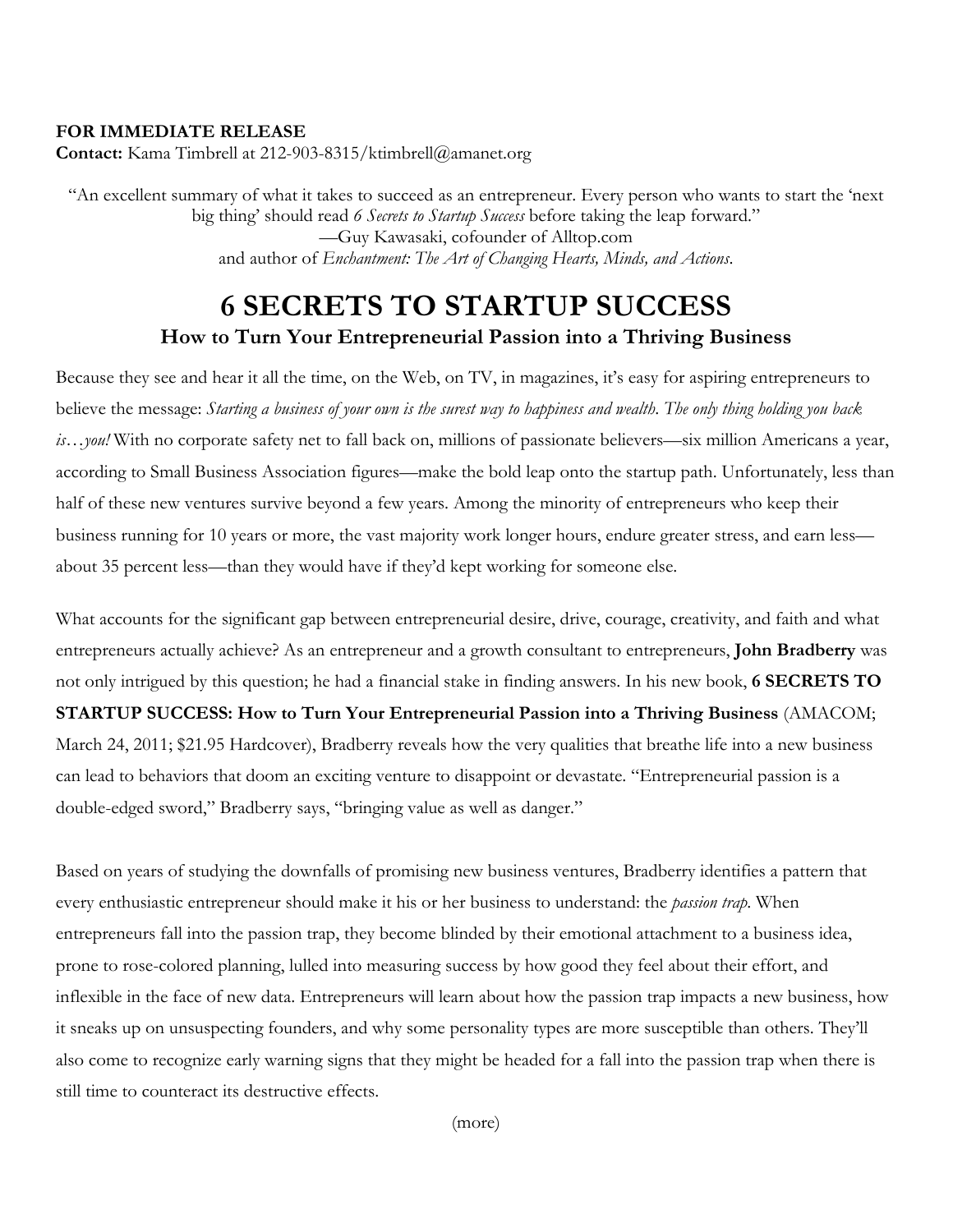**6 SECRETS TO STARTUP SUCCESS** explores six principles to help entrepreneurs channel and apply their passion to dramatically improve their odds of new venture success. Filled with proven strategies and compelling stories of real-life entrepreneurs—passionate business founders who share their struggles, mistakes, and triumphs chapters delve into the importance of:

- ! Preparing to become a business founder before jumping in by taking an honest look at what you bring to the table and aligning your skills with your venture goals.
- $\triangleright$  Building a business model to the marketplace, rather than to an entrepreneurial idea.
- $\triangleright$  Ensuring that your passion adds up by doing the math and charting a clear, realistic path to breakeven and beyond.
- $\triangleright$  Testing and adapting your concept as early as possible, staying open to change, and continually improving the fit between your big idea and the marketplace.
- ! Setting a tone of truth-telling and healthy debate throughout your venture.
- $\triangleright$  Giving your startup more than sufficient time (and money) to take flight, while building healthy personal resilience and perseverance.

Packed with valuable insights and useful tools, **6 SECRETS TO STARTUP SUCCESS** provides amuch-needed bridge between entrepreneurial passion and reason—the essential combination for a launching a business with staying power.

#### ###

#### **ABOUT THE AUTHOR**

**John Bradberry**has improved the performance of hundreds of teams and more than a thousand leaders over two decades as an entrepreneur, consultant, and investor. Since 1997, he has led an independent consulting practice focused on helping businesses of all sizes achieve healthy growth. He has a master's degree in psychology and has taught leadership programs to executives in the United States, Mexico, and Europe. In 2007, he launched an extended study of the universal factors that drive new venture success, which led to his first book, *6 Secrets to Startup Success*. He lives in Charlotte, North Carolina, with his wife Kristin and their two daughters, Phoebe and Isabelle.

| Title:     | <b>6 SECRETS TO STARTUP SUCCESS</b>                                             |
|------------|---------------------------------------------------------------------------------|
|            | How to Turn Your Entrepreneurial Passion into a Thriving Business               |
| Author:    | John Bradberry                                                                  |
|            | Foreword by Pamela Slim, author of Escape from Cubicle Nation                   |
| Pub. Date: | March 24, 2011                                                                  |
| Pages:     | 256 pages                                                                       |
| Price:     | \$21.95 Hardcover                                                               |
| ISBN:      | 978-0-8144-1606-8                                                               |
|            | Visit AMACOM Online at http://www.amacombooks.org                               |
|            | Find book covers and author photos online at http://www.amacombooks.org/go/art/ |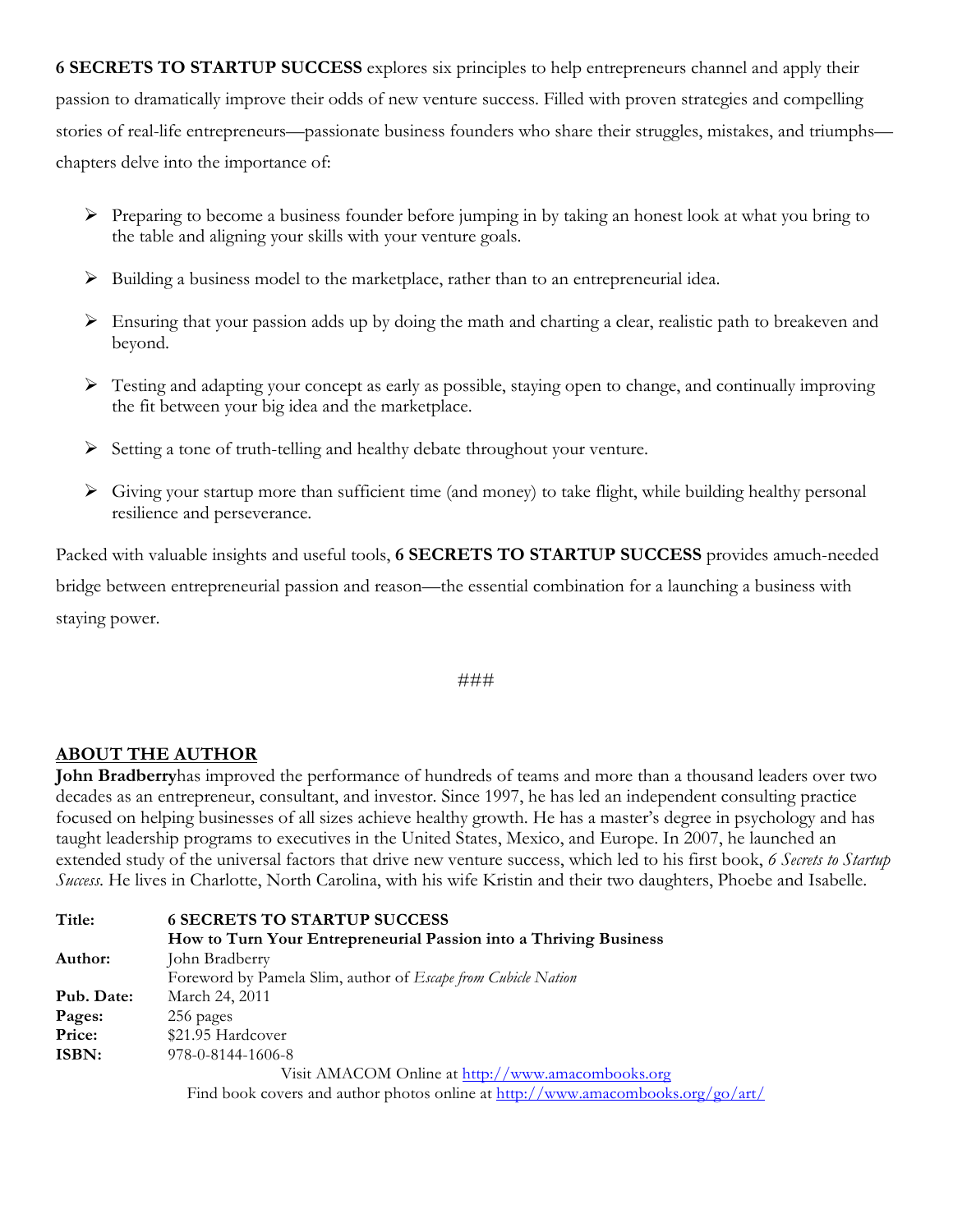# **Smart Business Practices for Passionate Entrepreneurs Six Principles to Dramatically Improve The Odds of Startup Success**

What differentiates successful business ventures from the large percentage of startups—more than half—that fail? After conducting extensive research on the subject, entrepreneur and business consultant **John Bradberry** concluded that the answer depends on a double-edged quality: *passion*. In his new book, **6 SECRETS TO STARTUP SUCCESS** (AMACOM; March 24, 2011), Bradberry shares the following principles to help enthusiastic entrepreneurs squeeze the most out of their passion, while not being trapped by it:

- **1. Ready yourself as a founder.** Too often, passionate entrepreneurs leap head first into a venture before thinking it through. To improve your readiness to succeed as a startup founder,take an honest at yourself as a founder before leaping. The first step, as Bradberry stresses, is: Clarify your reasons and your goals. Why are you doing this? What do you hope to achieve? The second critical step is: Understand your entrepreneurial personality. What makes you tick? From there, focus on ways to leverage your skills, assets, resources, and relationships.
- **2. Attach to the market, not your idea.**"Passion is an inner phenomenon, but all healthy businesses are rooted outside the founder, in the marketplace," observes Bradberry. To turn your passion into profits, emphasize the market—always think about your business relative to the customers you serve; know your markets—strive to understand the needs and preferences of your core customers; and execute on your market opportunity by placing a priority on your customer's experience and perception of value.
- **3. Ensure that your passion adds up.**Passionate entrepreneurs tend to develop rose-colored plans, overestimating early sales and underestimating costs. To convert your passion into tangible business value, Bradberry emphasizesthe importance ofplanning plus math. Write a business plan that makes financial sense for the current needs and future goals of your startup. Construct a compelling math story, covering how the elements of your business will come together in a way that is profitable over time. Address the crucial issue of funding: how much is required and from what sources.
- **4. Execute with focused flexibility.**"No amount of startup planning can accurately predict the unexpected twists and turns imposed by reality," Bradberry acknowledges. To succeed, a new venture needs both iteration and agility. Establish an ongoing process for translating ideas into actions and results, followed by evaluation. Test and adapt your concept as early as possible. Work on continually improving the fit between your big idea and the marketplace.
- **5. Cultivate integrity of communication.**"Passionate commitment to an idea can breed reality distortion," says Bradberry. That is,aspiring entrepreneurs often see only what they want to see and rely on "feeling good" about their venture as their only measure of success. To avoid these dangers, commit to truth-telling and welcome healthy debate, even tough conversation, from the start of your startup. Commit to building the skills essential for high-integrity communication: curiosity, humility, candor, and scrutiny.
- **6. Build stamina and staying power.**Contributing factors aside, most startups failbecause they run out of money or time.Tolengthen and strengthen your venture's runway, aim to launchclose to the customer ("ideally with paying customers already in hand," say Bradberry) and raise more money than you'll think you need.Bradberry also urges entrepreneurs to focus on building personal staying power. "Healthy entrepreneurial stamina is not just about the refusal to quit," he stresses, "but is grounded in ongoing learning and improvement."

Adapted from **6 SECRETS TO STARTUP SUCCESS: How to Turn Your Entrepreneurial Passion into a Thriving Business** by John Bradberry(AMACOM; March 24, 2011; \$21.95 Hardcover; 978-0-8144-1606-8).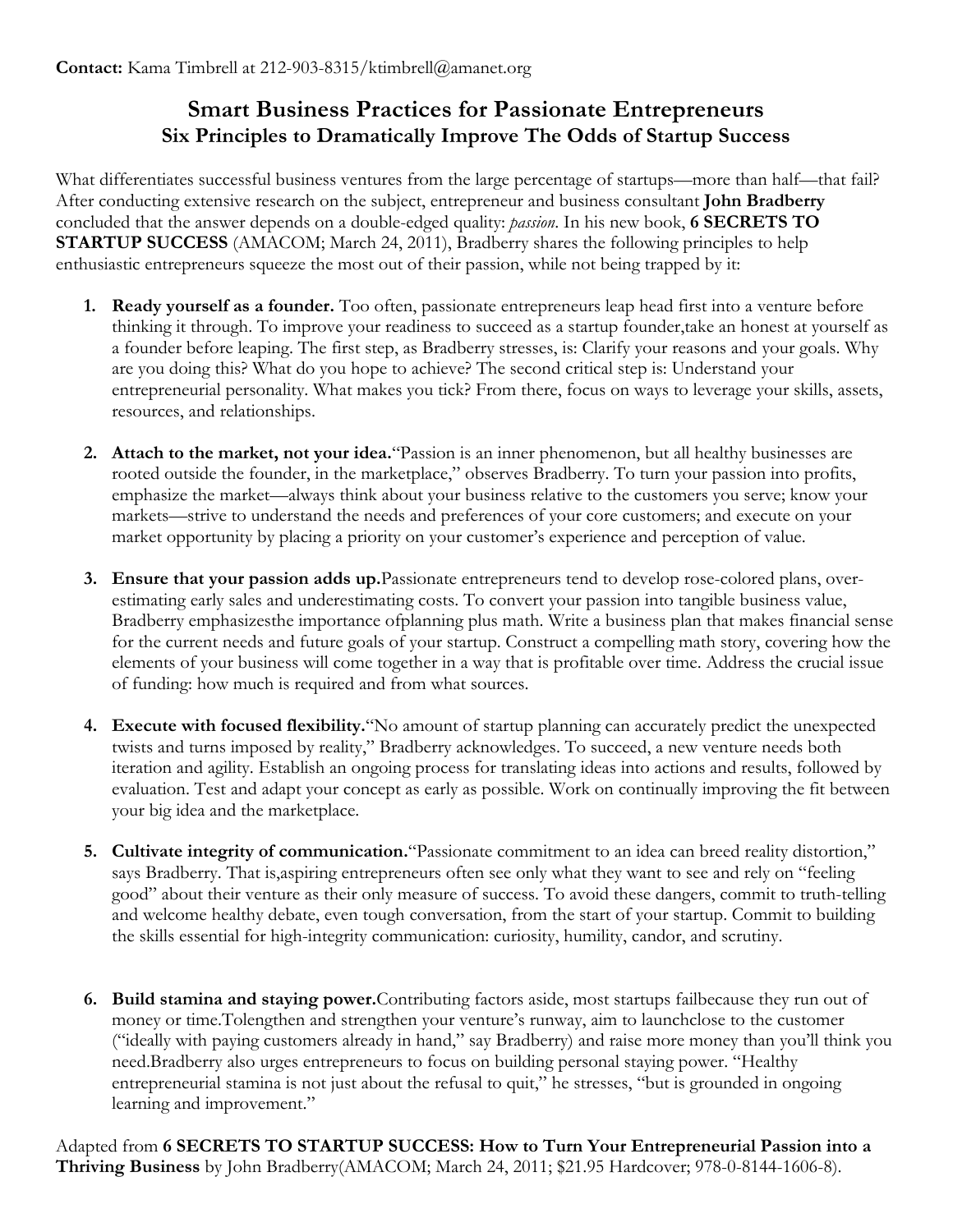# **Are You at Risk for Falling into the Passion Trap? Warning Signs to Help Entrepreneurs Avoid Startup Disaster**

**Passion Trap**: *a self-reinforcing spiral of beliefs, choices, and actions that lead to critical miscalculations and missteps, mistakes such as significantly underestimating what is required to get a business off the ground; greatly over-assuming initial customer interest; making deep, irretrievable commitments to unproven concepts; and, in too many cases, rigidly adhering to a failing strategy until it's too late to recover*.

"One of the most dangerous aspects of the passion trap is the subtle, illusory way it takes hold," says **John Bradberry**, author of**6 SECRETS TO STARTUP SUCCESS** (AMACOM; March 24, 2011). "On the surface, it masquerades as the kind of heroic determination that fuels every startup success story. However, when an entrepreneur becomes too emotionally attached to an idea, boldness can be transformed into arrogance. Commitment narrows into a kind of tunnel vision. Cognitive biases filter and bend incoming data to conform to the founder's hopes and beliefs. Conversations are drained of objectivity. Even worse, these patterns are generally invisible to the founder, and their negative impact is usually delayed over time. Like a termite-infested home, the seemingly solid startup is eaten from within."

## *Are you in danger of being trapped?*

You might be if you see yourself reflected in these early warning signs. Are you...

- Thinking or saying, "This is a sure thing!"?
- Losing patience with people who point out risks or shortcomings in your plan?
- Believing your solution is better than anything on the market?
- Feeling full of energy but lacking focus and traction?
- Measuring progress by how good you feel?
- Expecting most of your sales to come from word-of-mouth or "viral" marketing?
- Assuming that you are entering a space with little or no competition?
- Counting on immediate revenue to avoid financial problems?
- Plotting global domination before releasing your first product?
- Lacking clarity about where your business stands financially?
- Delaying product releases until they are perfect?
- Preventing things from happening without your involvement and approval?
- Loving your product, with no idea who will buy it?
- Hearing great "buzz" but finding few (or no) paying customers?
- Finding yourself saying (about your customers), "They don't get it yet, but they will!"?
- Thinking that planning is a waste of time?

#### \* \* \*

Adapted from **6 SECRETS TO STARTUP SUCCESS: How to Turn Your Entrepreneurial Passion into a Thriving Business**by John Bradberry (AMACOM; March 24, 2011; \$21.95 Hardcover; 978-0-8144-1606-8).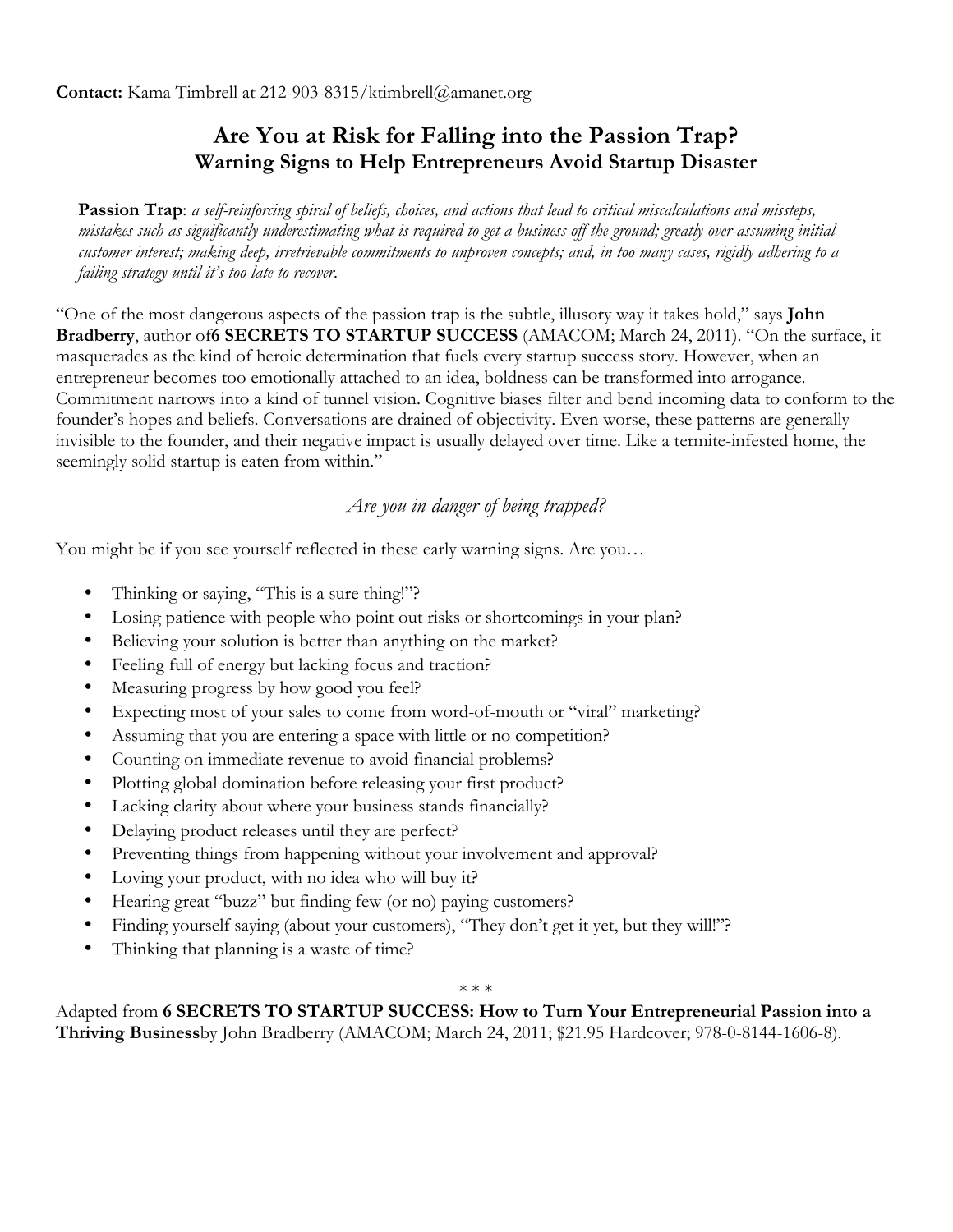**Contact:** Kama Timbrell at 212-903-8315 / ktimbrell@amanet.org

## **A Conversation with JOHN BRADBERRY** Author of **6 SECRETS TO STARTUP SUCCESS: How to Turn Your Entrepreneurial Passion into a Thriving Business**  (AMACOM; March 24, 2011)

## *You state that "entrepreneurial passion is a double-edged sword." Would you explain why?*

**Bradberry:** Entrepreneurs are famously passionate. They are true believers, full of optimism and confidence. Just about every highly successful founding team I've studied has propelled itself forward with an unshakeable sense of commitment and belief. And this passion is vital, because the startup process is usually harder than it looks. The road is longer and more stressful than anyone expects. Passion provides fuel and builds resilience, and it's contagious in the most positive sense. The more passion a founder brings to his or her business, the more likely it is that their idea will get attention and catch fire.

But there's another edge to entrepreneurial passion. I've noticed that failing entrepreneurs bring just as much passion as those who succeed; sometimes even more. When I looked closely at this, I noticed a pattern in which would-be entrepreneurs fall in love with their ideas. They become emotionally attached. They begin to believe that success is a sure thing. They believe that they will take the world by storm if only they can find enough funding.

As a result, a lot of new founders I come across are hyper-passionate but under-prepared. They see the future through rose-colored glasses, over-estimating all the good things that can happen and minimizing or completely dismissing any negative possibilities. Too often, they throw themselves over the startup cliff without a sound plan, and without a parachute.

### *What is the passion trap, and what are some of its common negative effects?*

**Bradberry:** The passion trap is a pattern of destructive choices and behaviors that occur when aperson falls in love with an idea. It is rooted in a basic truth: your intense devotion to your business concept can bring danger along with it obvious benefits. The negative effects of entrepreneurial passion include:

- **Founder misalignment**. A bad fit between what the founder brings to the table and what the startup really needs. Some passionate founders are overly involved in every aspect of their business. Others focus only on the things they love to do. Either way, this lack of fit constrains the business's ability to thrive and creates a lot of frustration on the part of the founder
- **Missing the market**. Passion-trapped founders assume market demand where none exists, and they are slow to acknowledge that weak sales may signal that their idea is not viable as a business concept. Rather than responding constructively to disappointing sales, they find a range of excuses to explain them away.
- **Rose-colored planning, or none at all.** Believing they've discovered a can't-miss idea, overly optimistic founders estimate sales based on what's possible, rather than on what is practical or likely. As a result, they greatly underestimate how long it will take, in realistic terms, to reach their financial breakeven point, and what it will cost to get there.

(more)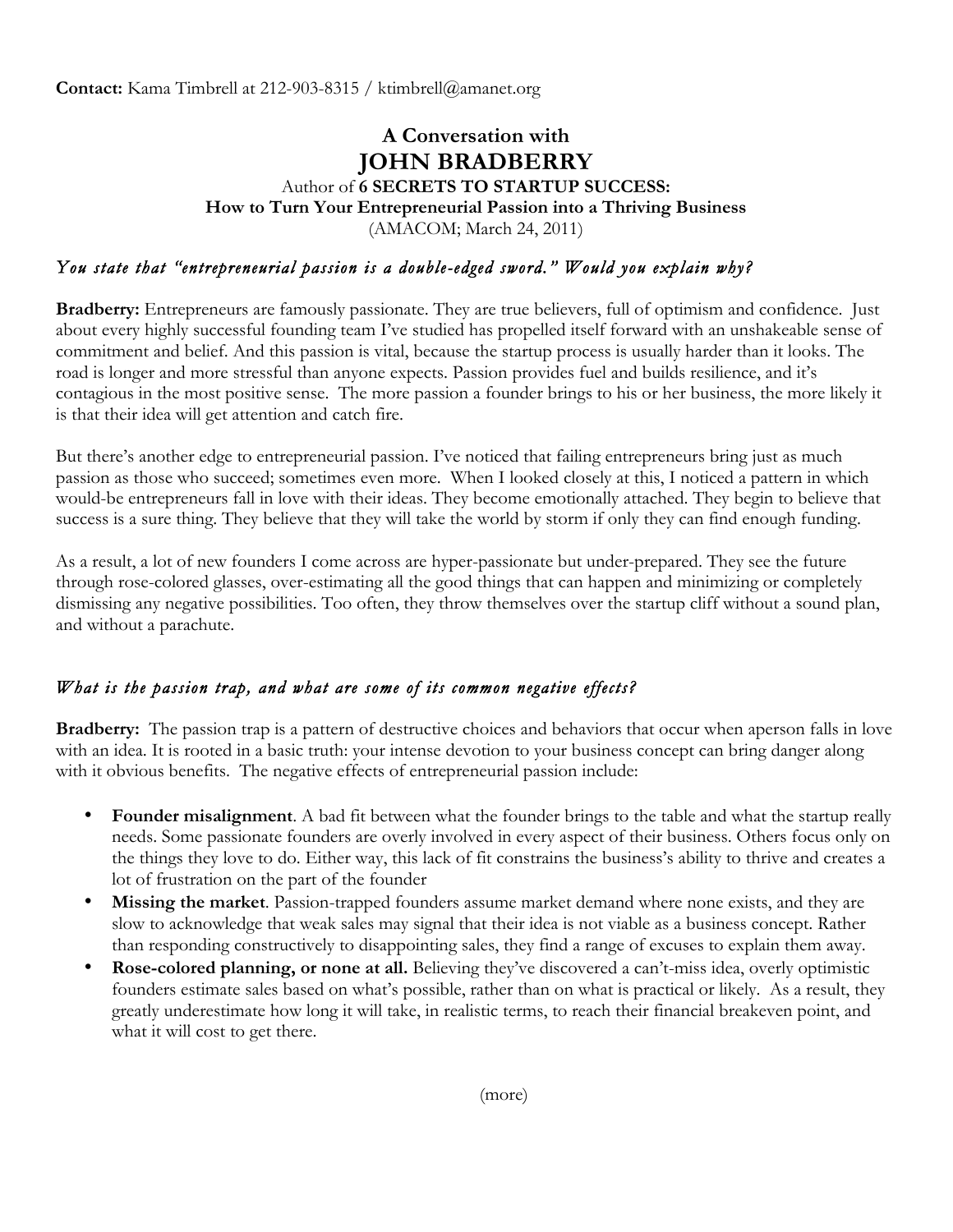- **An unforgiving strategy.** Overconfident entrepreneurs sometimes put the lion's share of their available resources into a single, high-cost commitment, leaving little margin for error. They adopt a bet-the-farm approach before their idea has been validated in the marketplace. All their eggs are in a single basket, and few good options remain when the basket hits the ground.
- **Reality distortion.** Passionate founders surround themselves with other "Kool Aid" drinkers and receive little constructive feedback. They are swayed by a psychological tendency to seek out data that validate their vision and to ignore or deny anything that can be considered bad news.
- **Evaporating runway.** All of the negative effects I have mentioned can, together, bring a death blow to the startup by causing the founder's startup "runway" to evaporate before the venture can safely lift off the ground. The new entrepreneur runs out of cash, time, or support before he or she can generate enough sales to make the business viable.

## *How does it typically sneak up on founders? Are some personality types more vulnerable than others? Are there any early warning signs?*

**Bradberry:** One reason the *passion trap* sneaks up on founders is that passion *feels* great. There is something magical about the entrepreneurial plunge, when a person commits to the startup path and the promise of future glory. In my book, I use the story of Icarus, the boy from Greek mythology who flew too close to the sun, as a metaphor for the passion trap. The higher Icarus flew, the more exhilaration he felt, and this passion ultimately drove him to his death. In entrepreneurship, some of the qualities that propel us forward and feel so great – qualities like optimism, confidence, commitment, faith, and belief –can also bring danger when taken to extremes. Confidence can harden into arrogance; extreme commitment can narrow into a kind of tunnel vision; and faith can become blind optimism.

Another reason the passion trap is so sneaky is that it operates largely at an unconscious level. Cognitive biases cause us to see what we expect to see, and what we *want* to see. Our thinking becomes anchored around our first ideas and plans. We hear and embrace supportive comments from friends while dismissing "naysayers" who (we think) don't understand our concept. We bend and filter incoming data so that they conform to our preconceived notions.

I have identified a set of personality traits that seem to predispose a person to being trapped by their entrepreneurial passion. A few examples are *confidence*, which under the influence of passion is amplified into arrogance; *independence*, which at extreme levels looks a lot like stubbornness; and *creativity*, which at extreme levels results in a lack of focus and difficulty communicating.

There are early warning signs that can help a new business founder determine whether he or she is in danger of falling into the *passion trap*. Passion may get the best of an entrepreneur if he or she is:

- Thinking or saying, "This is a sure thing!"
- Losing patience with people who point out risks or shortcomings in his plan
- Measuring progress by how good she feels
- Assuming that she is entering a space with little or no competition
- Counting on immediate revenue to avoid financial problems
- Plotting global domination before releasing his first product
- Hearing great "buzz" but finding few (or no) paying customers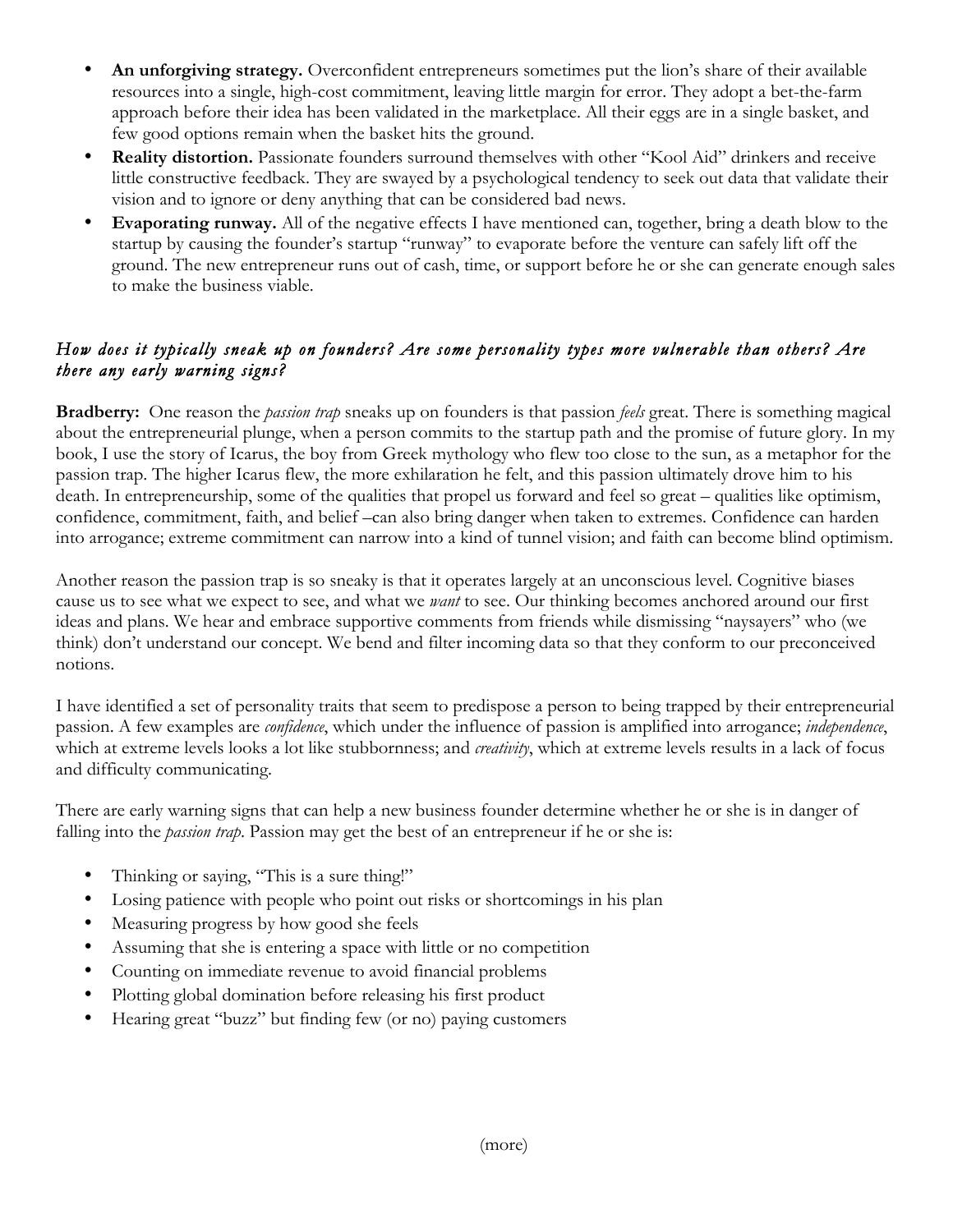### *How can an aspiring entrepreneur improve his or her own readiness to be a business founder?*

**Bradberry:** Anyone can dramatically improve their readiness to launch a business by honestly considering a straightforward set of questions, including: *Why do you want to start a business? What do you hope to achieve? How well prepared are you to launch and build it? How well do your personality, motivation, and expertise match up with the challenges of entrepreneurship? What kinds of investments and sacrifices are you willing and able to make? What knowledge, skills, and resources do you bring to the table, and how do these relate to what the venture will require?*

One of the underrated pillars of startup success is the concept of "founder readiness." On one hand, no one is ever perfectly ready to start a business – there are too many unexpected twists and turns on the startup road. But on the other hand, it's abundantly clear from my research and experience that any entrepreneur can dramatically improve their odds of startup success by taking an honest look at who they are, what drives them, and what they bring to the table relative to what the business will require.

#### *How can entrepreneurs develop a market orientation?*

**Bradberry:** First, I want to emphasize how critical a market orientation is for a startup. The market is more powerful than any idea or any business model. In the end, it doesn't matter what an entrepreneur and his or her team things of the entrepreneur's "great" startup idea. What matters is what the market has to say about it. An idea isn't great until the market says it is – and no amount of passion will overcome that basic truth. Unfortunately,a lot of passionate founders get so wrapped up in their products and services that they lose sight of what customers actually want, and why.

A market orientation is a mindset, a way of seeing and thinking about business. A lot of people think of businesses as products and services, as "stuff" to be sold. But the market-oriented founder views business from the perspective of the customer need being satisfied. In fact, many of the healthiest businesses *start* with market demand—they identify an unmet need that customers will pay to have addressed—and then build backward from there. I challenge my clients to build their businesses from the *outside-in,* rather than taking the very common approach of developing a product and then going out in search of a market.

Market-oriented entrepreneurs are obsessive about striving to understand their markets. They spend time clarifying who their core customers are, why these customers buy, how satisfied they are with service provided, and so on. Are you truly curious about your customer's experience, and do you understand why they might choose your product over other options?

A market-orientation also means executing on market opportunity, building a sales engine that will generate quality leads, turn leads into qualified prospects, and convert prospects into paying customers. This takes discipline, focus, and time – but few things are more important to a young business.

#### *How can an aspiring entrepreneur make sure that his or her passion adds up, in dollars and smart business sense terms like feasibility, funding, and profitability?*

**Bradberry:** Good question, because a lot of startup founders are so passionate about their business idea that they fall into a set of predictable traps when it comes to the financial aspects of the business. For instance, they offer sales projections that are far too rosy. They greatly underestimate how much money and time will be required to get the business up and running. As a result, they rarely secure enough funding, and they are trapped with their backs against the wall if things don't go perfectly according to plan (which is very common).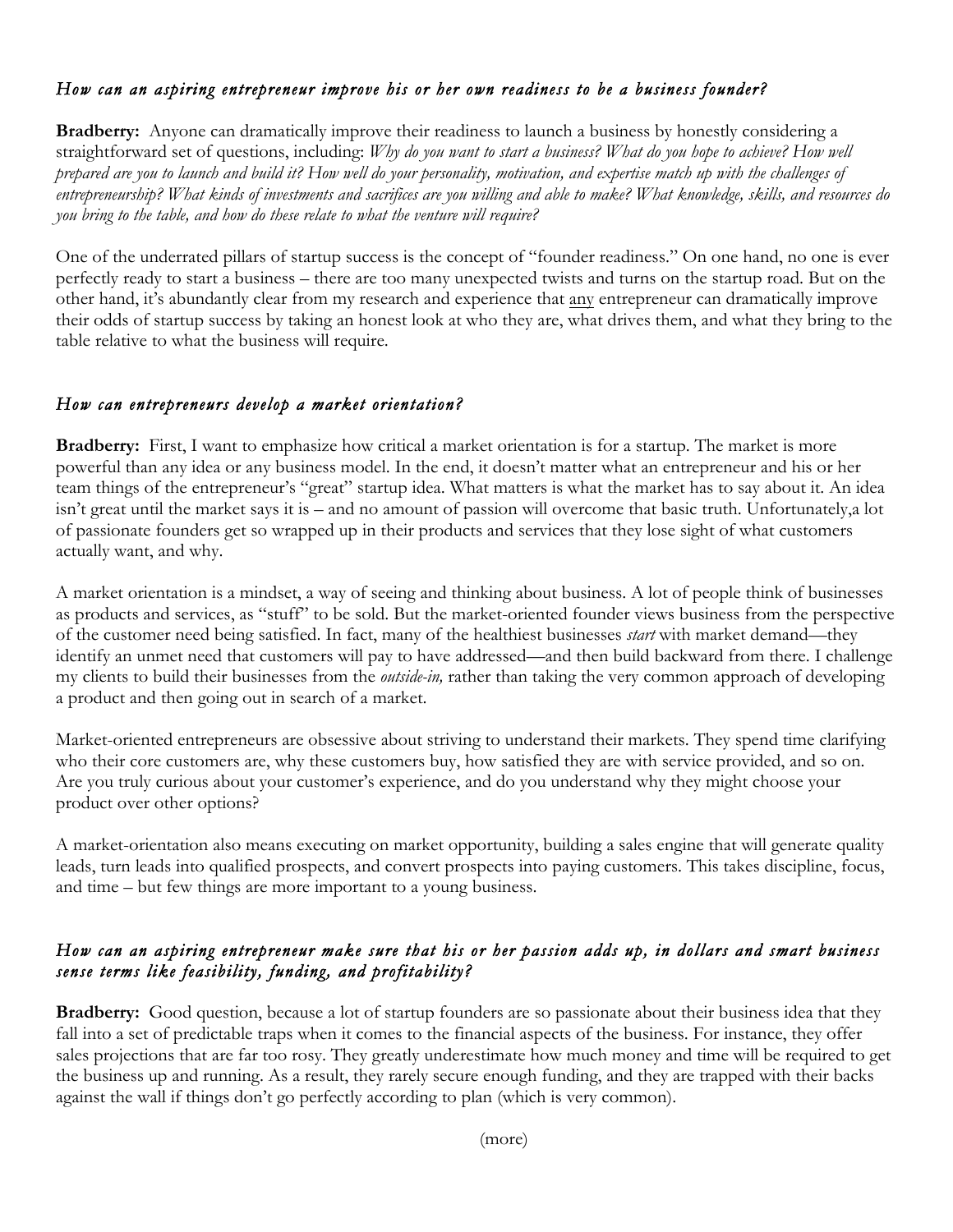The solution is taking the time to fully scrutinize your business through an economic lens. I use the notion of a "math story" as a tool to help entrepreneurs get clear about their startup plan and how it translates into economic value. I meet a lot of founders who say that making a lot of money is not their primary reason for starting a business. But I've never met an entrepreneur who didn't care deeply about creating something that is healthy and viable, something that thrives. And you simply can't achieve that unless your business performs well relative to some basic laws of economics.

Building a compelling math story means subjecting your startup to clear-eyed scrutiny. How will you generate cash? What kinds of profit margins will be generated, after costs? At expected growth rates, how long will it take you to reach a monthly breakeven point – where your business is self-funding? How much capital will you need to safely reach that milestone? What are best-, mid-, and worst-case scenarios and how will you handle each?

For most startups, answering these questions doesn't require sophisticated financial analysis, but it does require that you go beyond best-case scenarios, that you're realistic about what is most likely rather than what is hoped for. The result is a clear and realistic game plan and a set of priorities to help you drive your business forward.

### *No amount of planning can fully cover the unexpected when doing business in the real world. You urge entrepreneurs to cultivate "focused flexibility." What exactly do you mean?*

**Bradberry:** Some entrepreneurs are fiercely focused. Others are highly responsive and flexible. But superior entrepreneurshave an uncanny ability to do both at the same time—to fully commit to an idea without attaching to it. In the startup phase, there is this healthy tension between the need to make things happen and the need for agility.

Effective founders have a plan – they are focused and clear about what they intend to do and they commit wholeheartedly to that path. Founders who can move fast and break through any obstacles in their way have a huge competitive advantage over those who are more doubtful and indecisive.

But, as the saying goes, no battle plan survives contact with the enemy. The future is unknowable, and every new venture is a learning laboratory in which the founder's ambitions and ideas are tested against market realities and cold financial facts. So, founding teams must continually reevaluate their assumptions, plans, decisions, everything. I can't think of a tremendously successful business that looks exactly as its founders first envisioned it. Apple, Microsoft, Google are all dramatically different than originally drawn up.

## *Can you describe what you call the "feel-good bubble," and how entrepreneurs can be trapped by it? How can they stay grounded and in touch with reality?*

**Bradberry:** Passionate entrepreneurs are prone to taking an overly optimistic view of their startup path. There's a lot of justifiable excitement and joy in the launching of a new business, and there are a number of social and emotional factors that lead people to offer encouragement and withhold concerns. Feel-good conversations are like comfort food for new venture teams, reinforcing early beliefs and feeding optimism and confidence. While this adds to the joy and excitement of the launch phase, it can mask important problems or risks that need to be addressed.

An important principle that ensures startup teams are not missing important data or avoiding vital conversations is a concept I call "integrity of communication." At the team level, building a high-integrity startup culture requires the